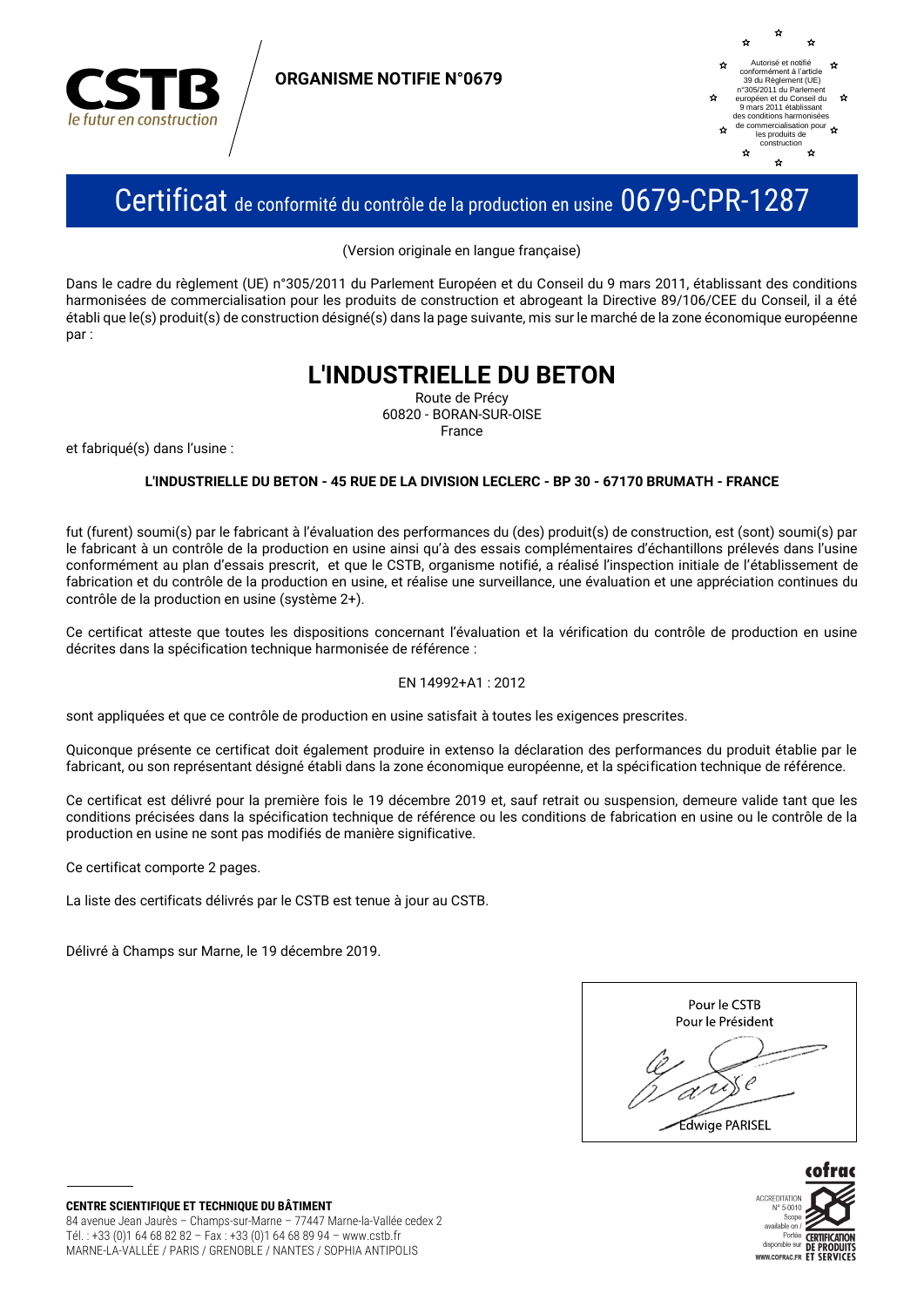

**ORGANISME NOTIFIE N°0679** 



Certificat de conformité du contrôle de la production en usine 0679-CPR-1287

### **ELEMENTS DE MUR**

Catégorie d'utilisation :

| Type d'Elément de mur | Méthode(s) de détermination des performances<br>relatives aux caractéristiques essentielles<br>« résistance mécanique et stabilité » et<br>« résistance au feu » | Béton armé (BA) ou béton<br>précontraint (BP) |
|-----------------------|------------------------------------------------------------------------------------------------------------------------------------------------------------------|-----------------------------------------------|
| Murs pleins           |                                                                                                                                                                  | BA                                            |
| Murs sandwiches       |                                                                                                                                                                  | BA                                            |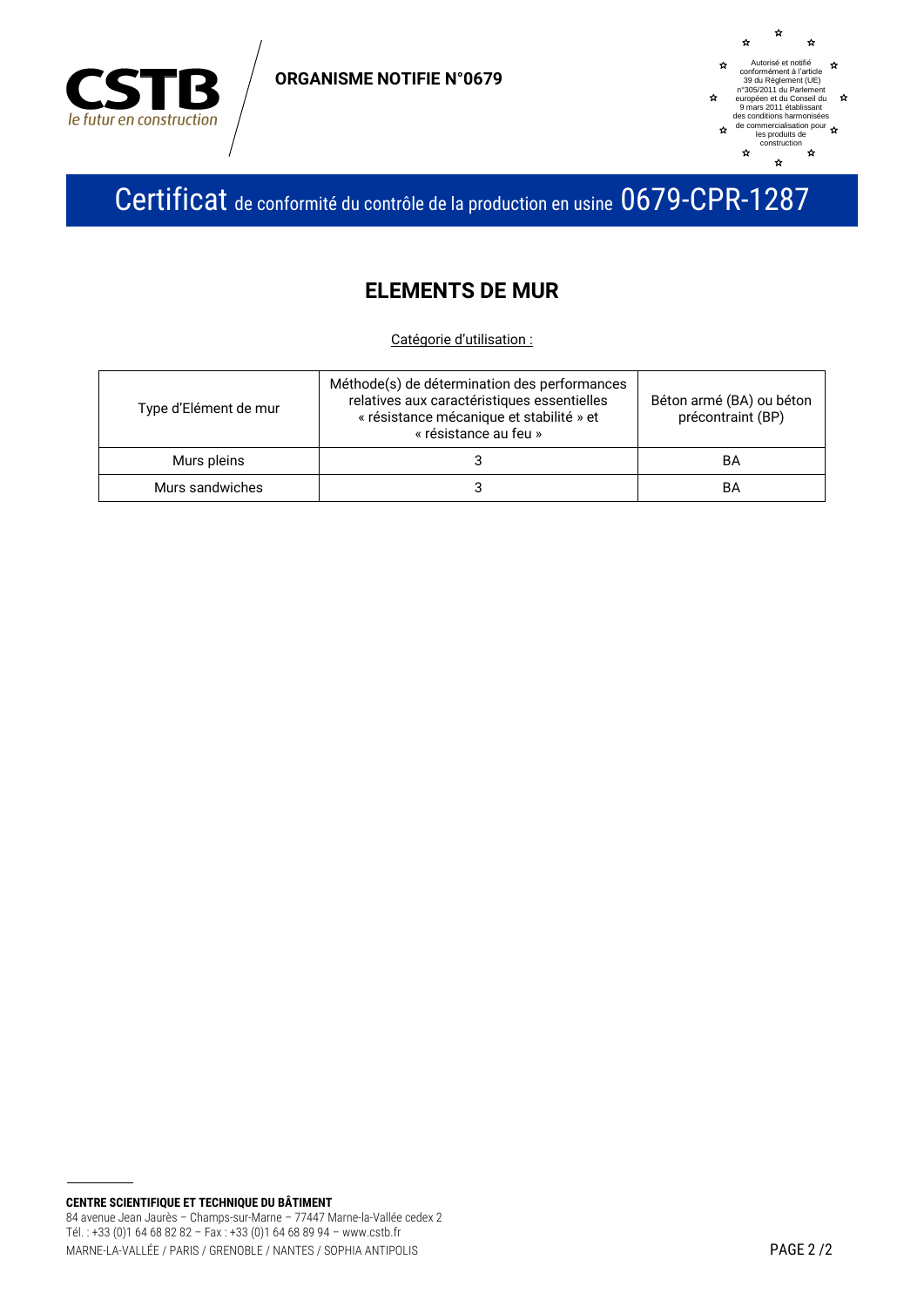

**NOTIFIED BODY N°0679**



# Certificate of conformity of the factory production control 0679-CPR-1287

(English translation, the original version is in French)

In compliance with the Regulation (EU) No 305/2011 of the European Parliament and of the Council of 9 March 2011 laying down harmonised conditions for the marketing of construction products and repealing Council Directive 89/106/EEC, it has been stated that the construction products indicated in the following page, placed on the European economic area market by:

## **L'INDUSTRIELLE DU BETON**

Route de Précy 60820 BORAN-SUR-OISE France

and produced in the factory:

### **L'INDUSTRIELLE DU BETON - 45 RUE DE LA DIVISION LECLERC - BP 30 - 67170 BRUMATH - FRANCE**

was (were) submitted by the manufacturer to the assessment of the performance of the construction product(s), is (are) submitted by the manufacturer to a factory production control and to the further testing of samples taken at the factory in accordance with a prescribed test plan, and that the notified body – CSTB – has performed the initial inspection of the manufacturing plant and of the factory production control and performs the continuing surveillance, assessment and evaluation of the factory production control (system 2+).

This certificate attests to that all provisions concerning the assessment and evaluation of factory production control described in the harmonized reference technical specification:

### EN 14992+A1 : 2012

are applied and that this factory production control fulfills all the prescribed requirements.

This certificate can only be used in conjunction with the declaration of performance of the product written by the manufacturer or his authorised representative established in the European economic area and with the technical specification in reference.

This certificate is first issued on 19 December 2019 and, except for withdrawal or suspension, remains valid as long as the conditions laid down in the corresponding technical specification in reference or the manufacturing conditions in the factory or the factory production control itself are not modified significantly.

This certificat comprises 2 pages.

.

The list of certificates issued by CSTB is kept up-to-date by the CSTB.

Issued in Champs sur Marne, on 19 December 2019





**CENTRE SCIENTIFIQUE ET TECHNIQUE DU BÂTIMENT** 84 avenue Jean Jaurès – Champs-sur-Marne – 77447 Marne-la-Vallée cedex 2 Tél. : +33 (0)1 64 68 82 82 – Fax : +33 (0)1 64 68 89 94 – www.cstb.fr MARNE-LA-VALLÉE / PARIS / GRENOBLE / NANTES / SOPHIA ANTIPOLIS